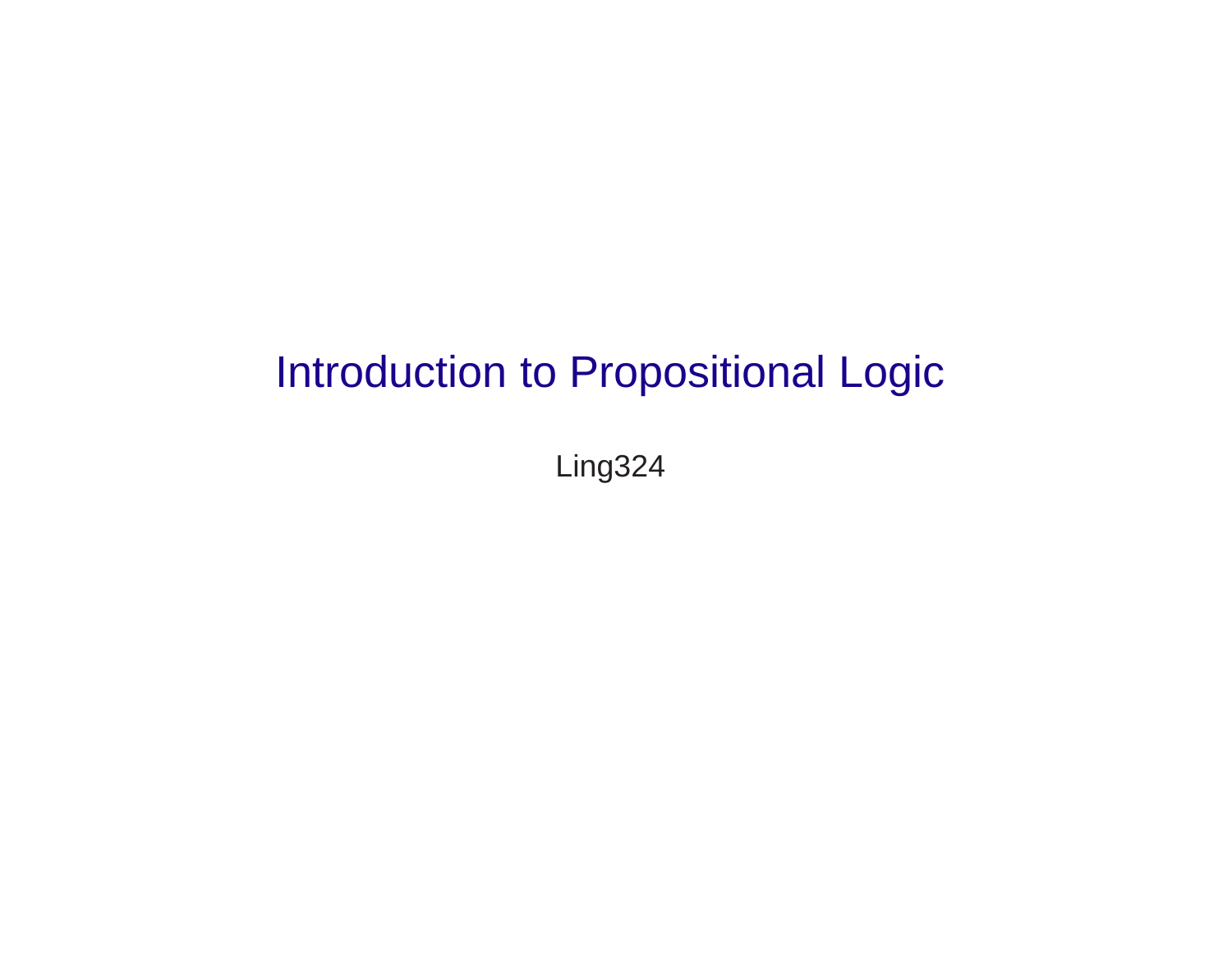## **Syntax of Propositional Logic**

Propositional Logic (PL) is <sup>a</sup> logical system that is built around the two values TRUE and FALSE, called the TRUTH VALUES.

true =  $1$ ; false =  $0$ 

- 1. Any atomic statement (represented with the letters  $p,\,q,\,r,\,s,\,...$ ) is a formula in PL.
	- $p =$  It is snowing.
	- $q =$  It is cold.
	- $r =$  Mary will go to the party.
	- $s =$  Jane will go to the party.

2. (a) If  $\phi$  is a formula in PL, then  $\neg \phi$  is a formula in PL too.

"It is not the case that  $\phi$ ."

 $\neg p$  = It is not the case that it is snowing = It is not snowing.

 $\neg r$  = It is not the case that Mary will go to the party = Mary will not go to the party.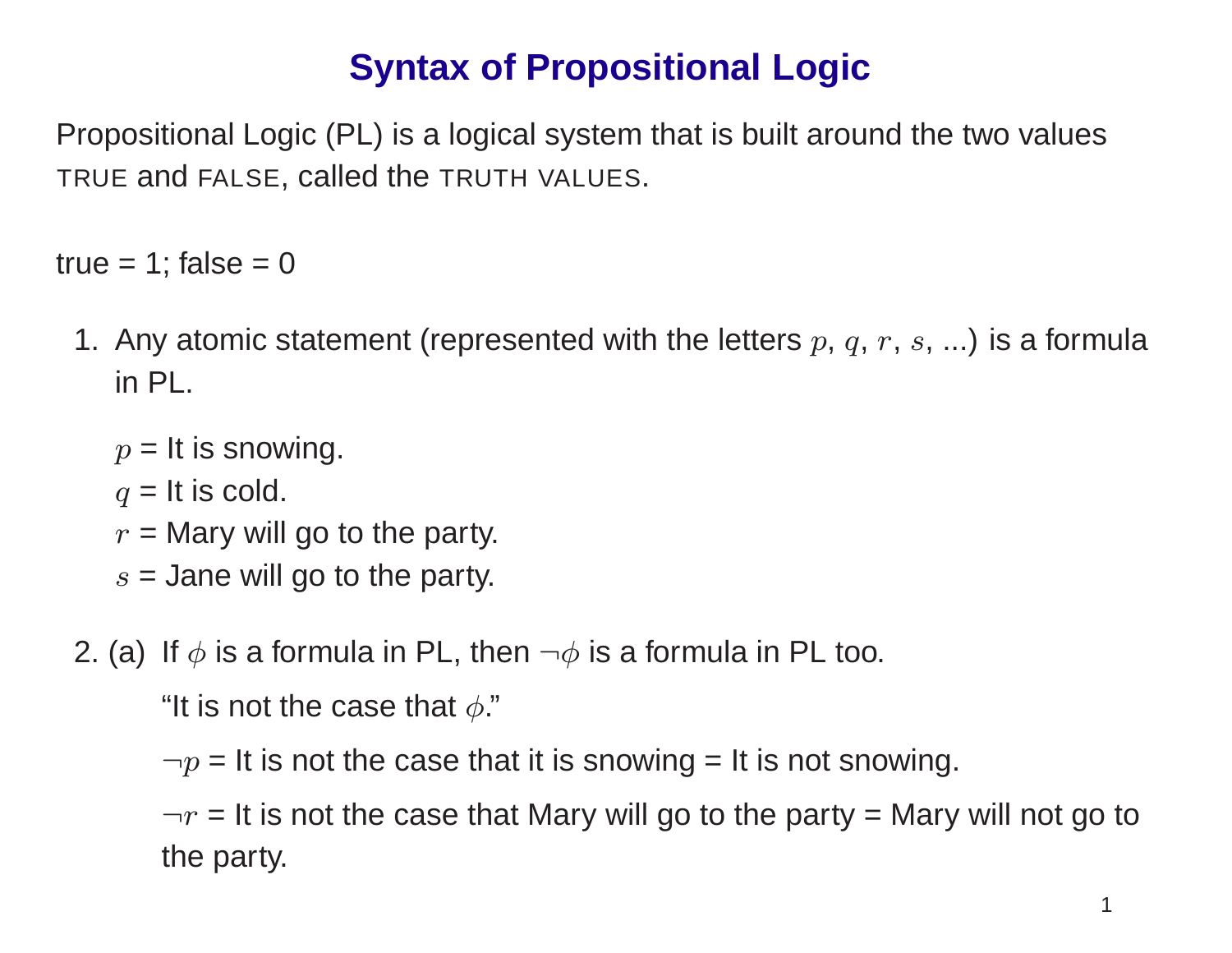(b) If  $\phi$  and  $\psi$  are formulae in PL, then  $(\phi \land \psi)$  is a formulae in PL. " $\phi$  and  $\psi$ ."  $(p \wedge q)$  = It is snowing and it is cold.

(c) If  $\phi$  and  $\psi$  are formulae in PL, then  $(\phi \lor \psi)$  is a formulae in PL.  $``\phi$  or  $\psi$ ."

 $(p \vee q)$  = It is snowing or it is cold.

(d) If  $\phi$  and  $\psi$  are formulae in PL, then  $(\phi \rightarrow \psi)$  is a formulae in PL. "if  $\phi$  then  $\psi$ ."

 $(p \rightarrow q)$  = If it is snowing then it is cold.

(e) If  $\phi$  and  $\psi$  are formulae in PL, then  $(\phi \leftrightarrow \psi)$  is a formulae in PL. " $\phi$  if and only if  $\psi$ ."

 $(r \leftrightarrow s)$  = Mary will go to the party if and only if (iff) Jane will go to the party.

3. Nothing else is <sup>a</sup> formula in PL.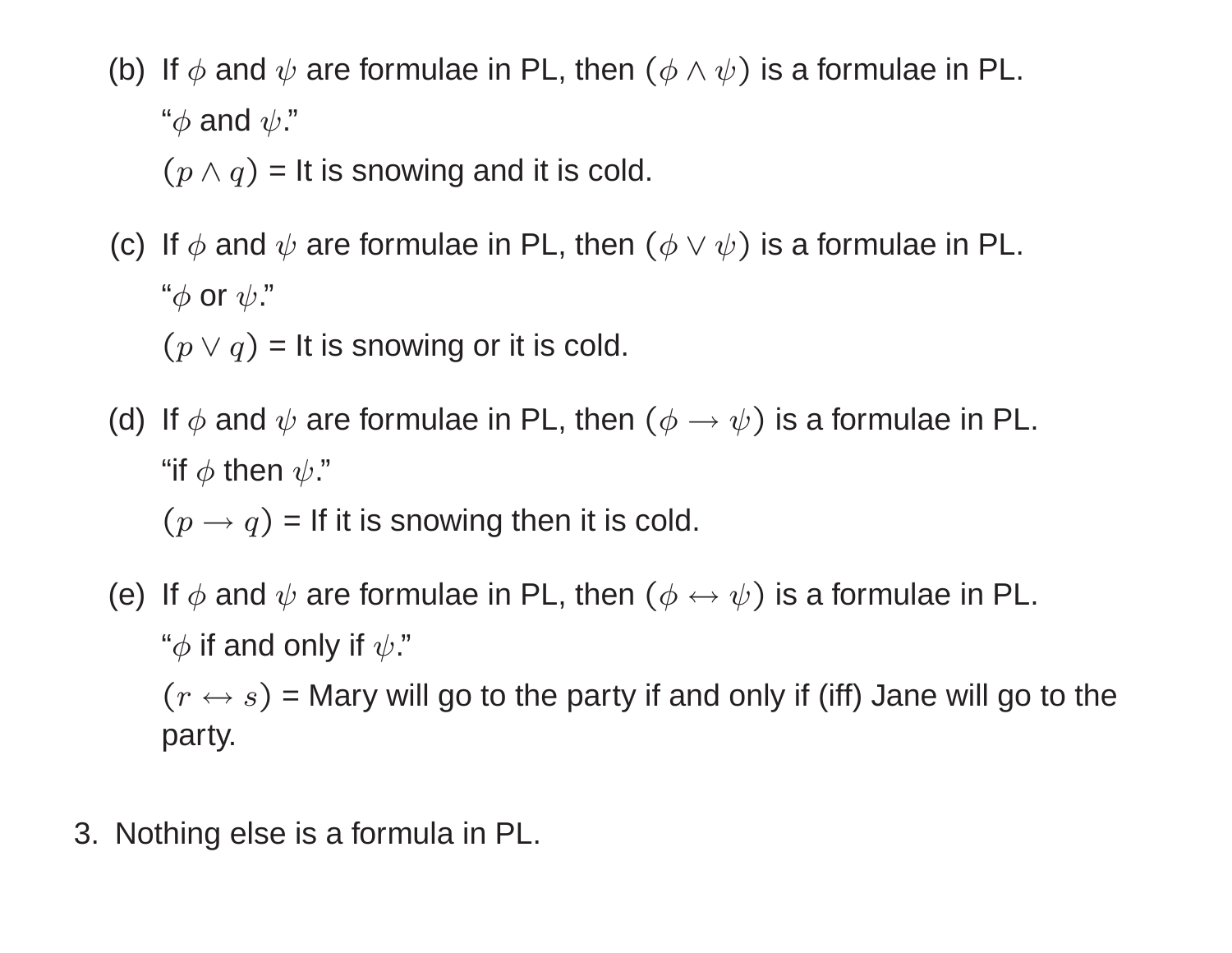#### **Syntactic structure**

• Syntactic structure of  $\neg (p \land q)$ :



• QUESTION: Construct the syntactic tree for:

$$
\neg((p \land q) \to r) \leftrightarrow \neg(s \lor \neg \neg q)
$$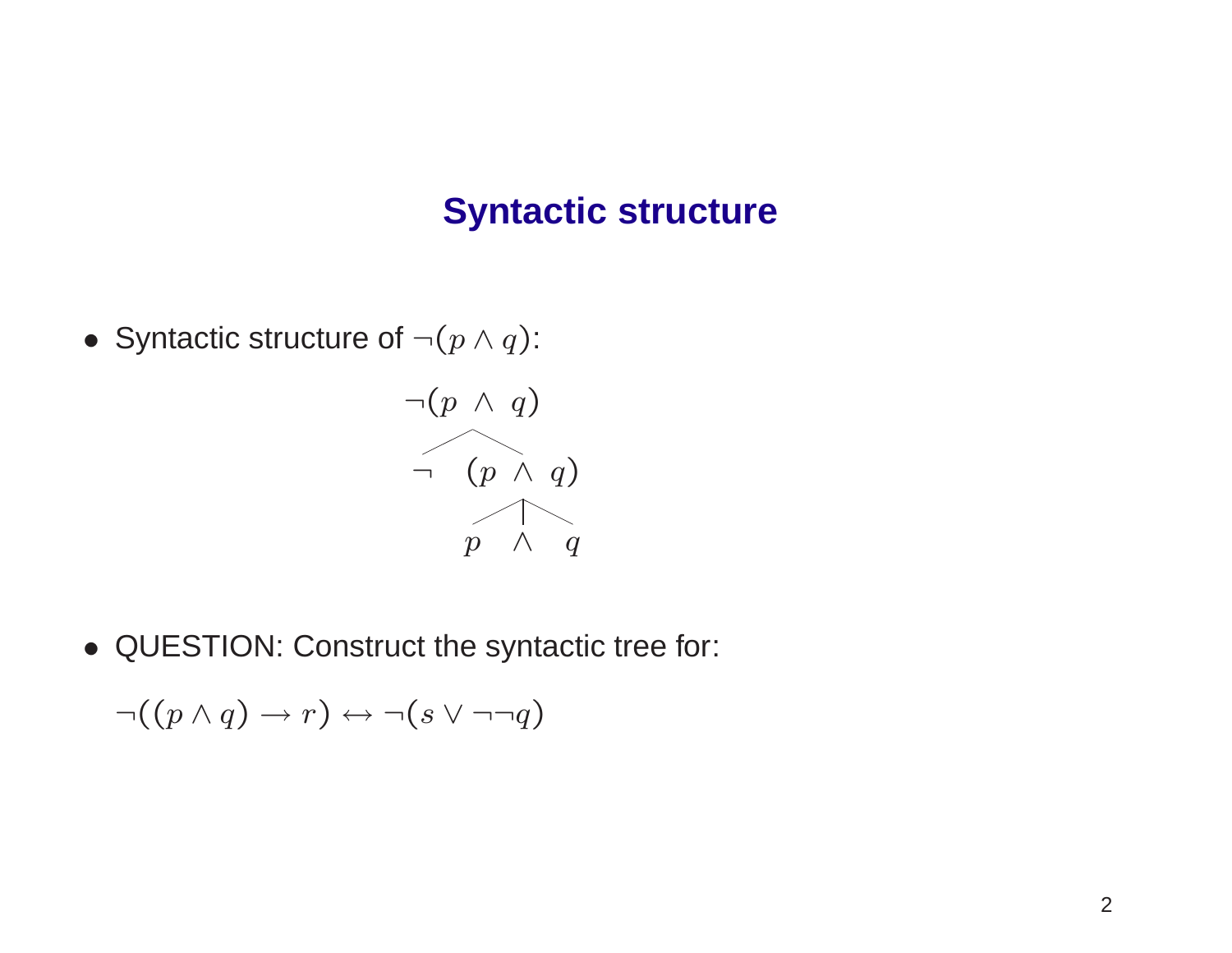## **Semantics of Propositional Logic: Negation**

• For any PL formulae  $\phi$ ,  $\llbracket \neg \phi \rrbracket = 1$  iff  $\llbracket \phi \rrbracket = 0.$ 



(1) It is not raining.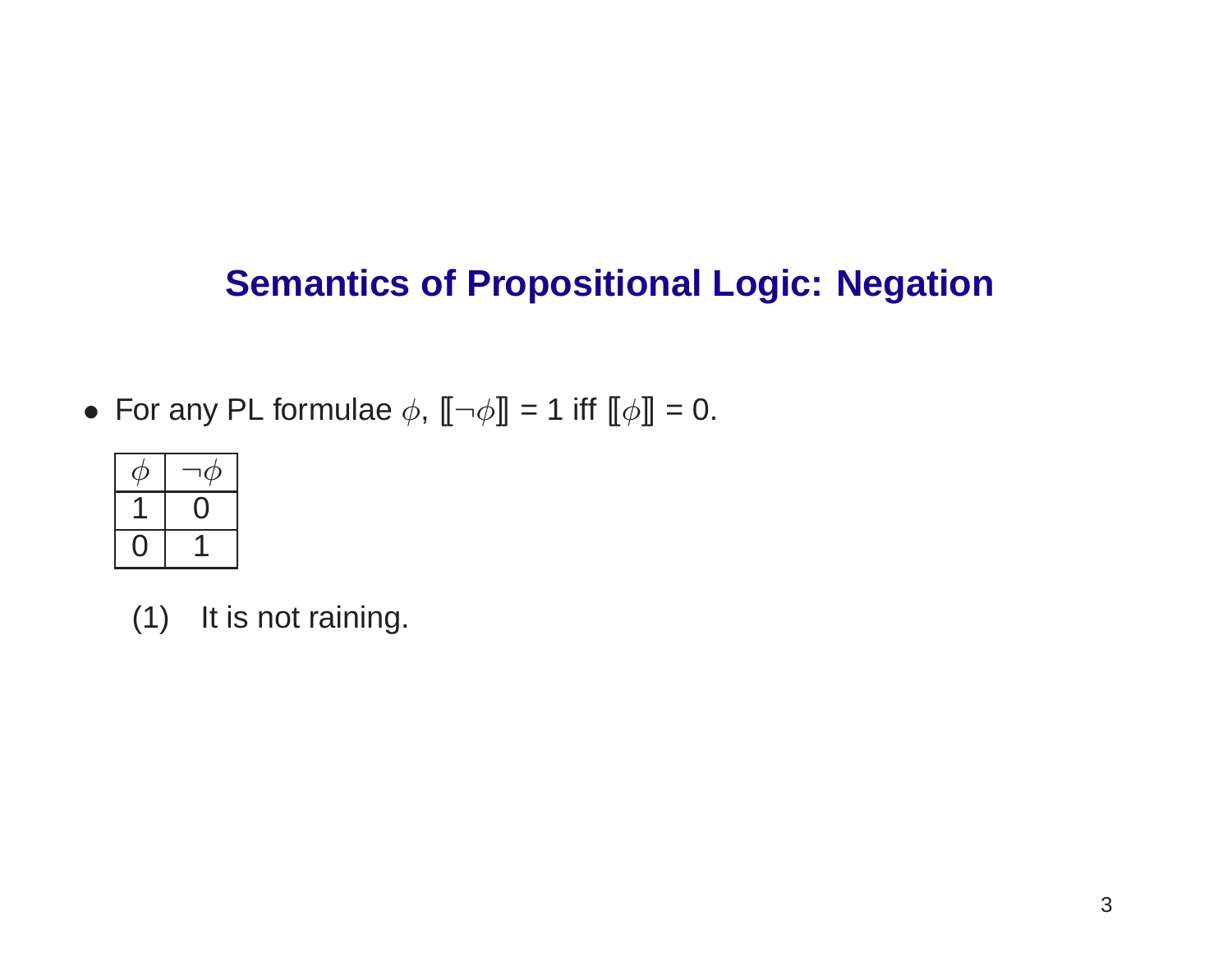## **Semantics of Propositional Logic: Conjunction**

 $\bullet\,$  For any PL formulae  $\phi$  and  $\psi$ ,  $\lbrack\!\lbrack\phi\wedge\psi\rbrack\!\rbrack =1$  iff  $\lbrack\!\lbrack\phi\rbrack\!\rbrack =1$  and  $\lbrack\!\lbrack\psi\rbrack\!\rbrack =1.$ 



(2) Ann is rich and Mason is poor.

- Sometimes, and implies that the events expressed in the propositions occurred sequentially.
	- (3) a. Jenny got married and got pregnant.
		- b. Jenny got pregnant and got married.
- *But* and *even though* imply contrast between the two propositions and unexpectedness of the connection between the two propositions.
	- (4) a. Jane snores, but John sleeps well.
		- b. Even though Jane snores, John sleeps well.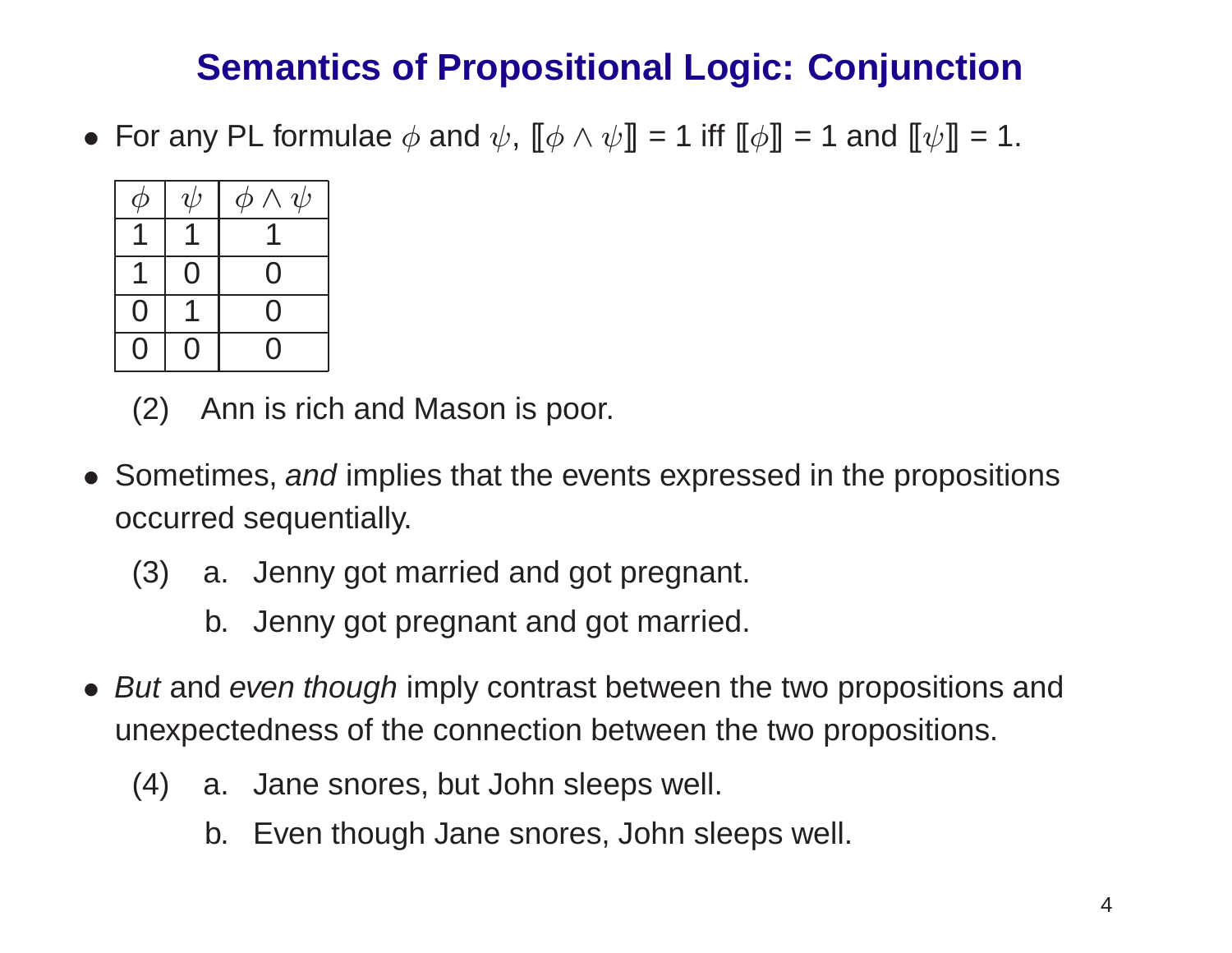## **Semantics of Propositional Logic: Conjunction (cont.)**

• Truth-conditionally, and with sequential meaning, but, and even though have the same meaning as the propositional logic conjunction.

The extra meaning of temporal sequence, contrast, or unexpectedness is outside the domain of truth-conditional semantics.

- Sentences with phrasal conjunctions cannot always be directly translated into propositional logic.
	- (5) a. John and Mary sang.
		- b. John smokes and drinks.
	- (6) a. John and Mary met in New York.
		- b. Mary mixed red and blue paint.
		- c. At most two children sang and danced.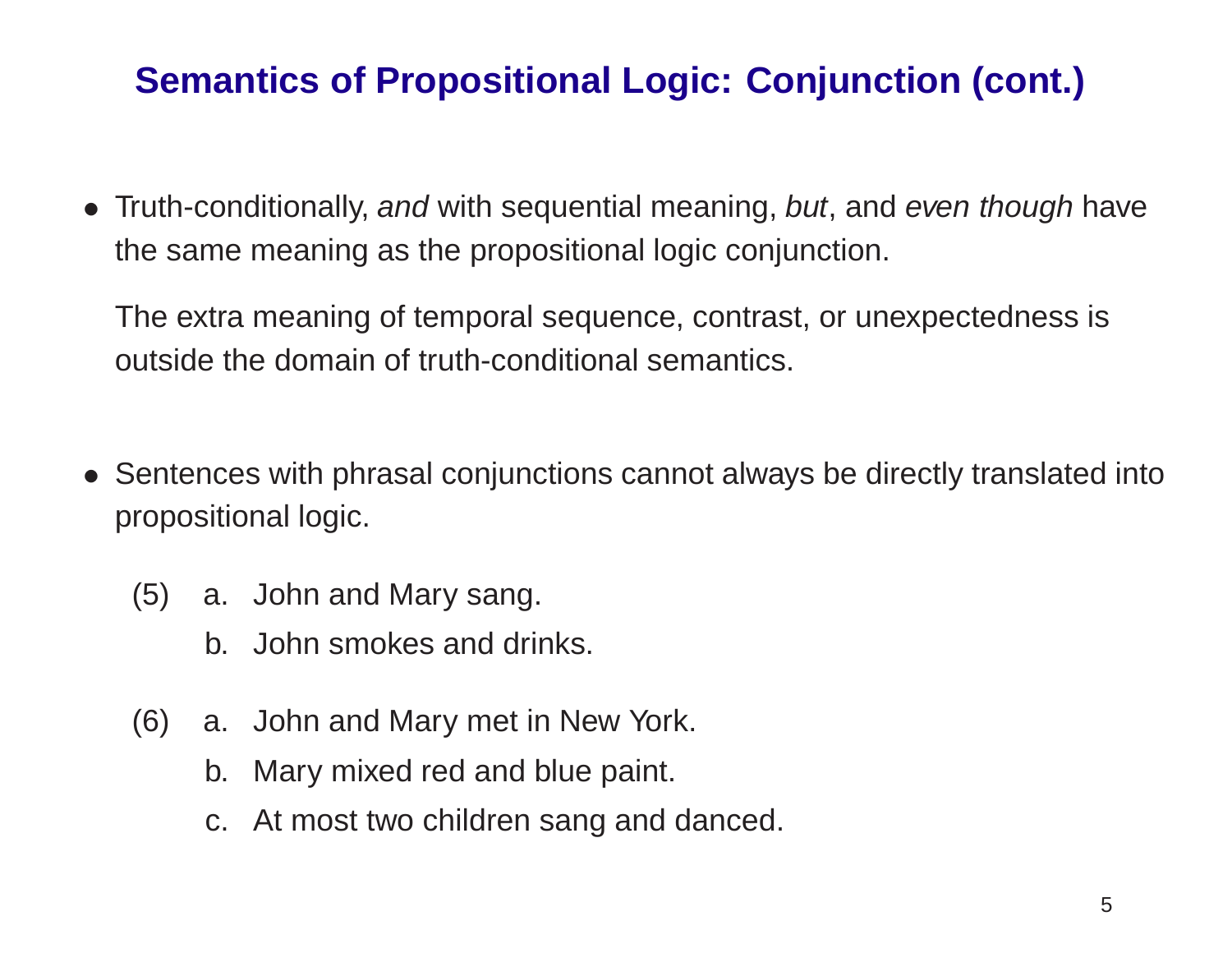## **Semantics of Propositional Logic: Disjunction**

 $\bullet\,$  For any PL formulae  $\phi$  and  $\psi$ ,  $\llbracket \phi\vee\psi\rrbracket =1$  iff  $\llbracket\phi\rrbracket =1$  or  $\llbracket\psi\rrbracket =1$ .



(7) It is raining or it is snowing.

- Exclusive or
	- (8) a. All entrees are served with soup or salad.
		- b. John is in class or at home right now.
		- c. John was sitting down or standing up.

QUESTION: Let's define semantics for exclusive *or*.  $\phi \oplus \psi$  is 1 if either  $\phi$  or  $\psi$  is true, but not when both are true.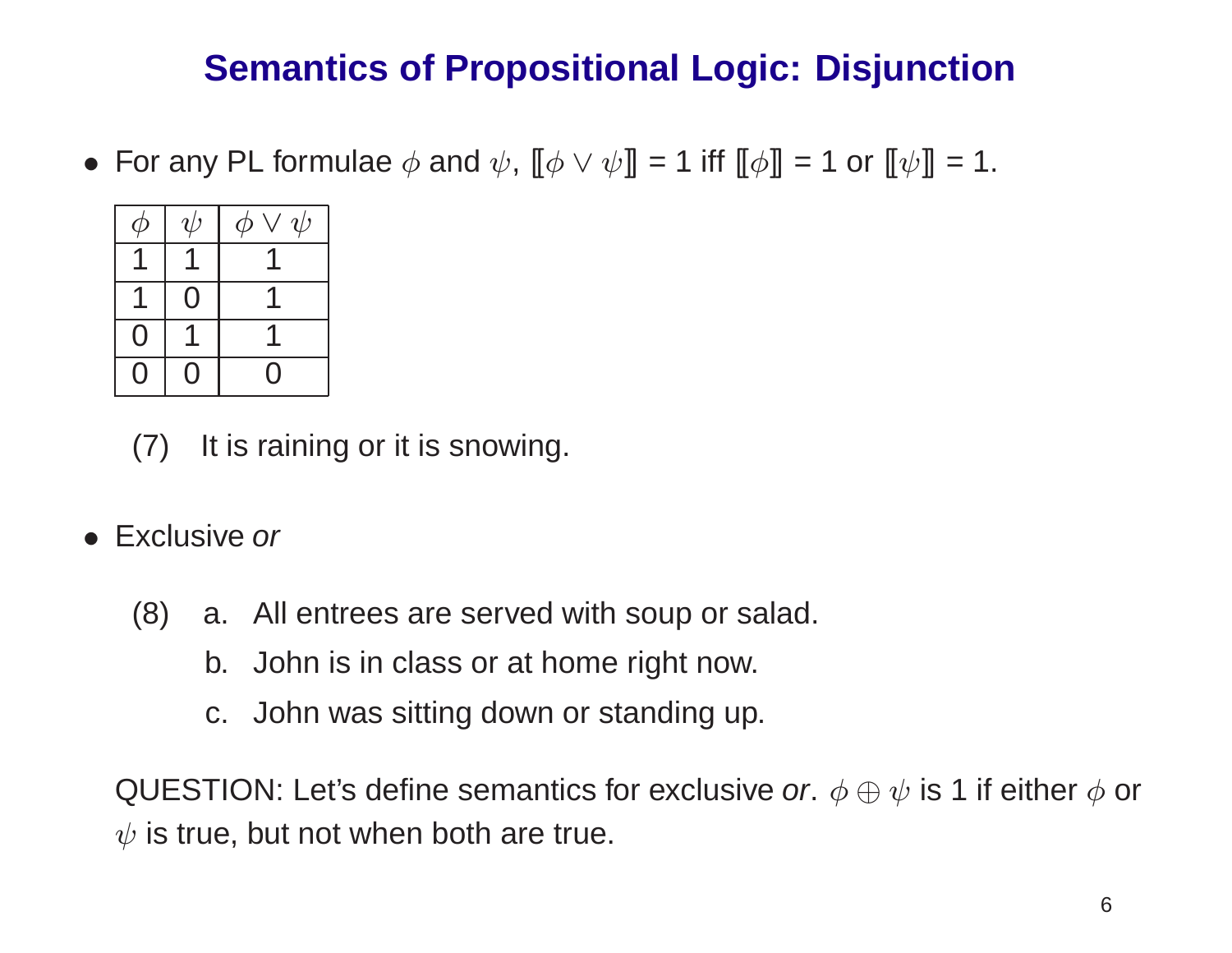## **Semantics of Propositional Logic: Disjunction (cont.)**

- Inclusive or
	- (9) a. At present we invite all passengers who need some extra help, or who are traveling with small children, to board the aircraft.
		- b. At the party, Sue did not talk to Fred or Jane.
- Is natural language or truth-conditionally ambiguous?
- Sentences with phrasal disjunctions cannot always be directly translated into propositional logic.
	- (10) John or Mary will pick you up.
	- (11) a. A dentist or <sup>a</sup> doctor can write prescriptions.
		- b. More than half of the students speak Chinese or English.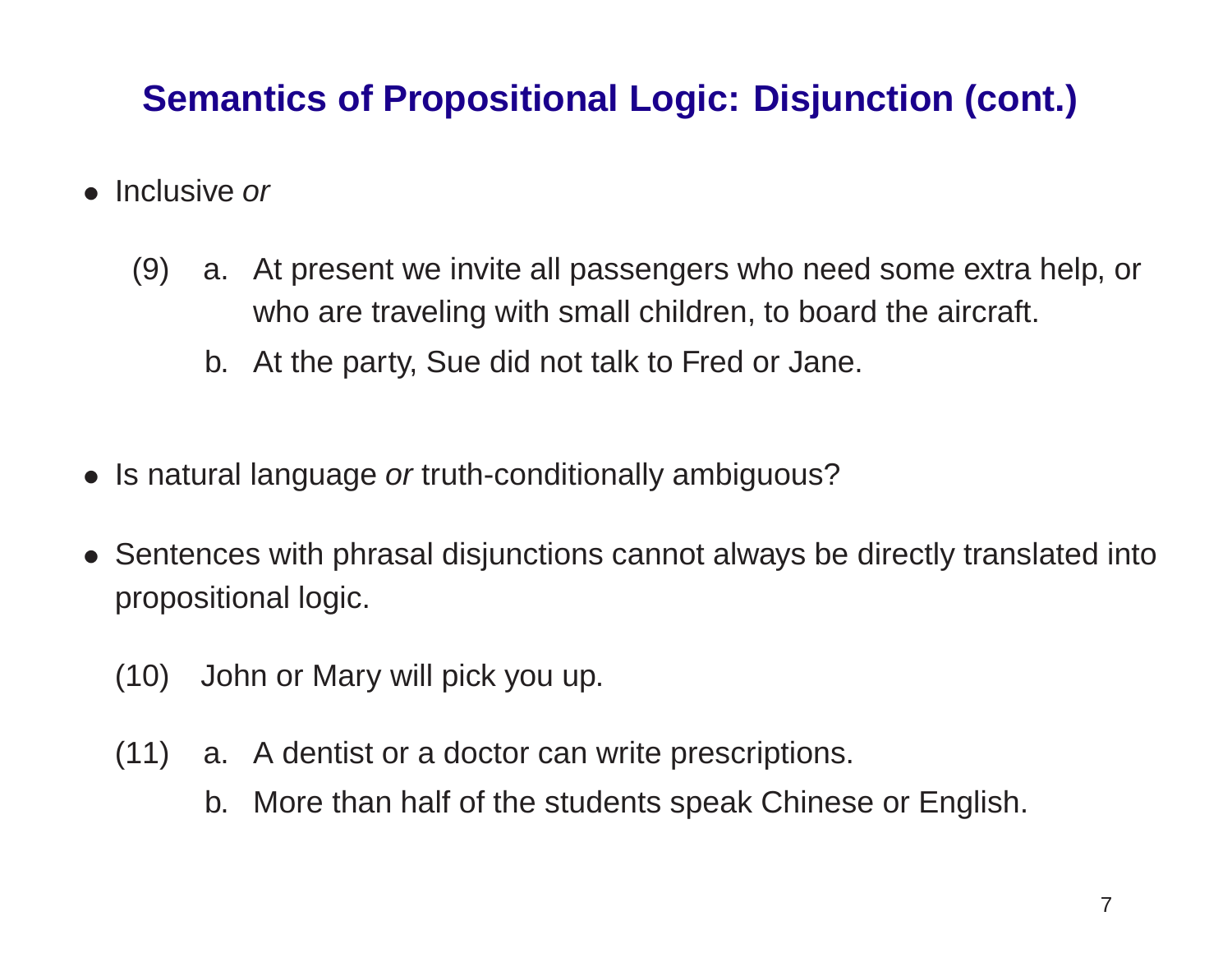# **Conditional**

• For any PL formulae  $\phi$  and  $\psi$ ,  $[\phi \rightarrow \psi] = 0$  iff  $[\phi] = 1$  and  $[\psi] = 0$ .



(12) If it snows, it is cold.

- Note that if the antecedent of <sup>a</sup> conditional statement is false, then the entire conditional statement is true, no matter what the truth value of the consequent of the conditional is.
- Why should this be?

If the hypothesis is false, we can't be sure whether the conclusion follows from it or not;

From <sup>a</sup> false hypothesis, every statement follows.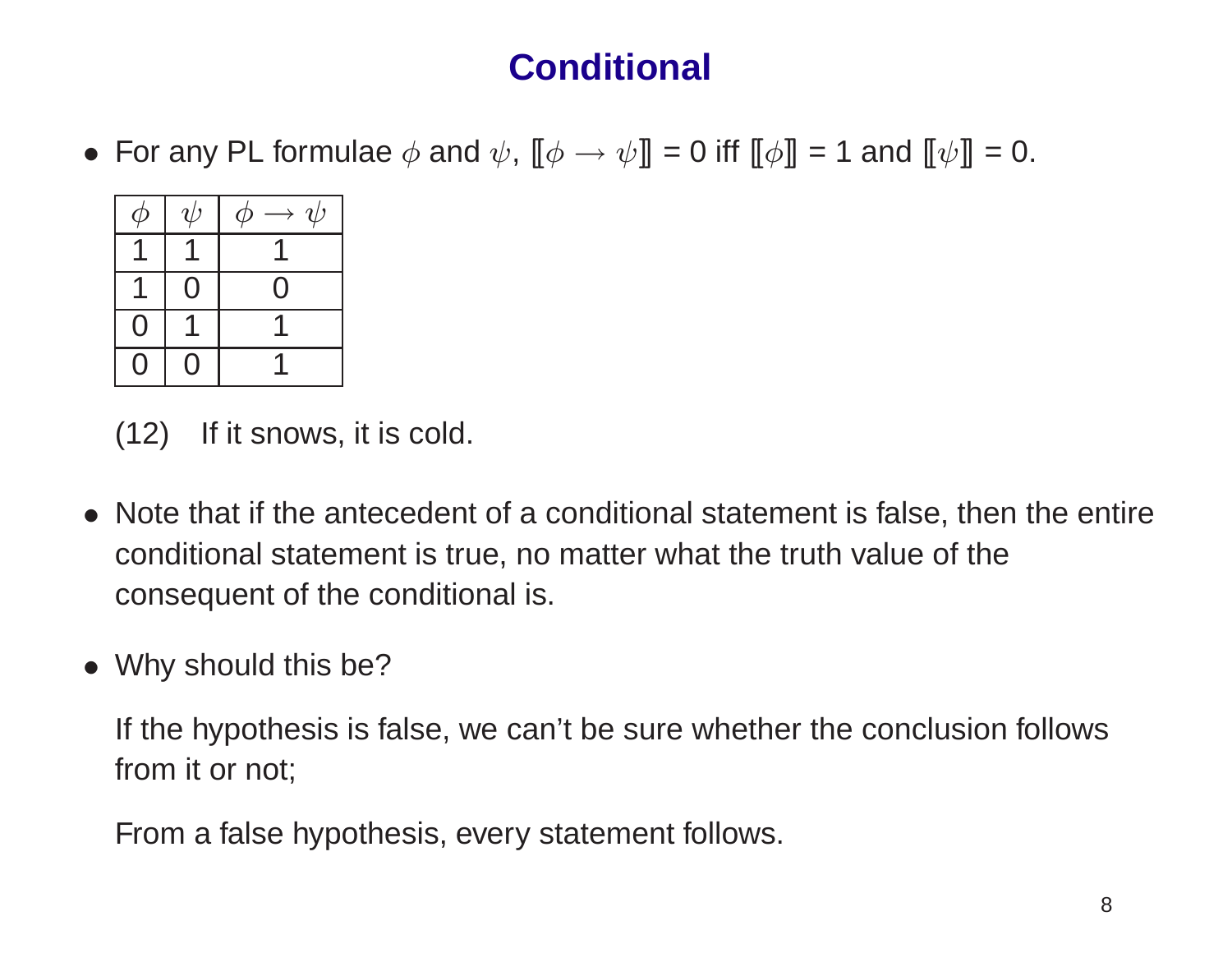### **Semantics of Propositional Logic: Biconditional**

• For any PL formulae  $\phi$  and  $\psi$ ,  $[\![\phi \leftrightarrow \psi]\!] = 1$  iff  $[\![\phi]\!] = [\![\psi]\!]$ .

| $\mathcal{D}% _{M_{1},M_{2}}^{\alpha,\beta}(\varepsilon)$ | $\psi$         | $\phi \leftrightarrow \psi$ |
|-----------------------------------------------------------|----------------|-----------------------------|
|                                                           |                |                             |
|                                                           | $\rm _{\odot}$ | ( )                         |
| $\overline{O}$                                            |                | ( )                         |
|                                                           |                |                             |

(13) Janice will go to the party if and only if Joan goes.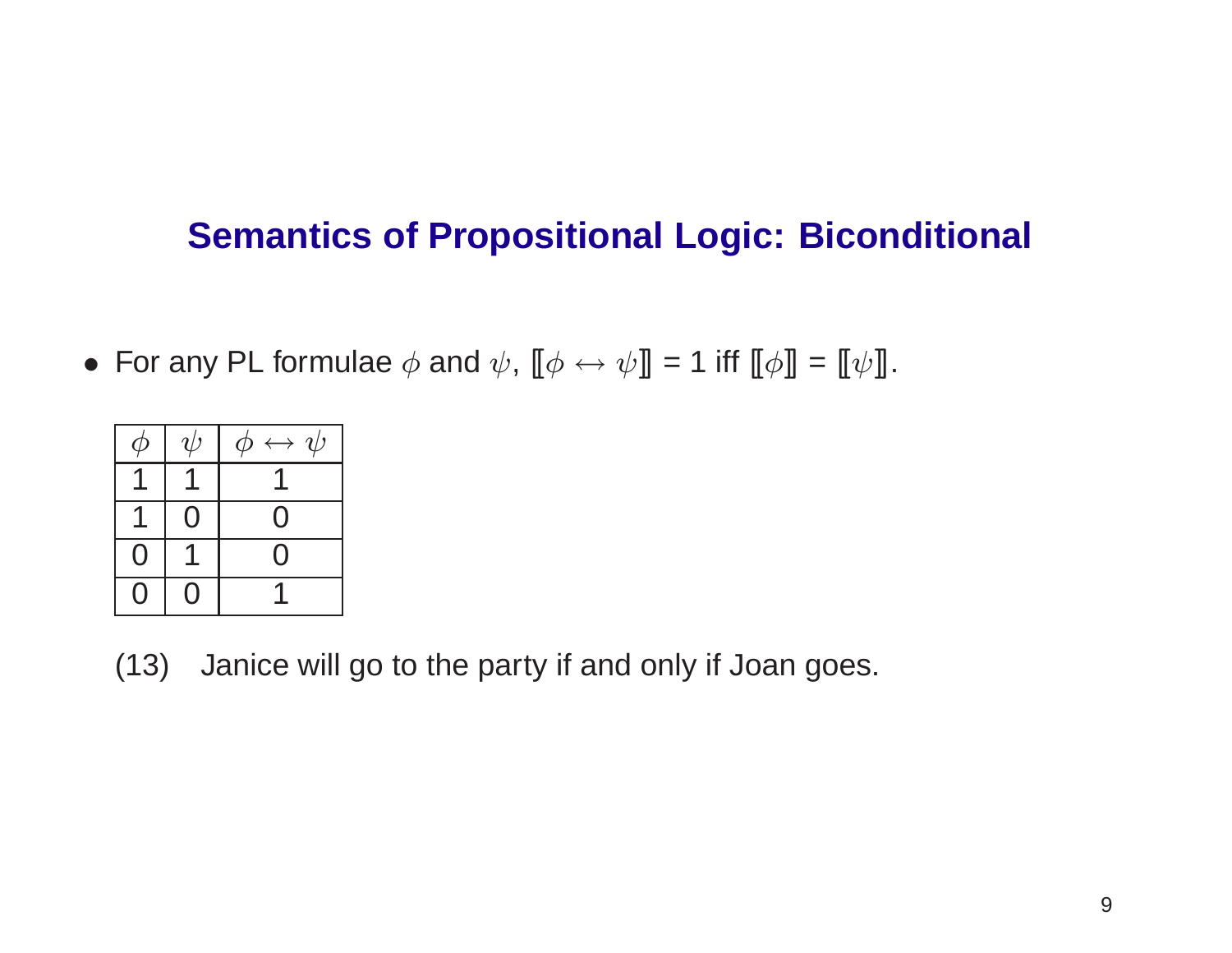### **Semantics of Propositional Logic (cont.)**

QUESTION: Translate the following sentences into propositional logic formulas.

- (14) a. This engine is noisy and it uses <sup>a</sup> lot of energy.
	- b. Joan or Mary left.
	- c. It is not the case that Cain is guilty and Abel is not.
	- d. John is not only stupid but also nasty.
	- e. Johnny wants both <sup>a</sup> train and <sup>a</sup> bicycle from Santa Clause, but he will get neither.
	- f. Charles shows up if Elsa shows up, and the other way around.
	- g. If father and mother both go, then I won't, but if only father goes, then I will go.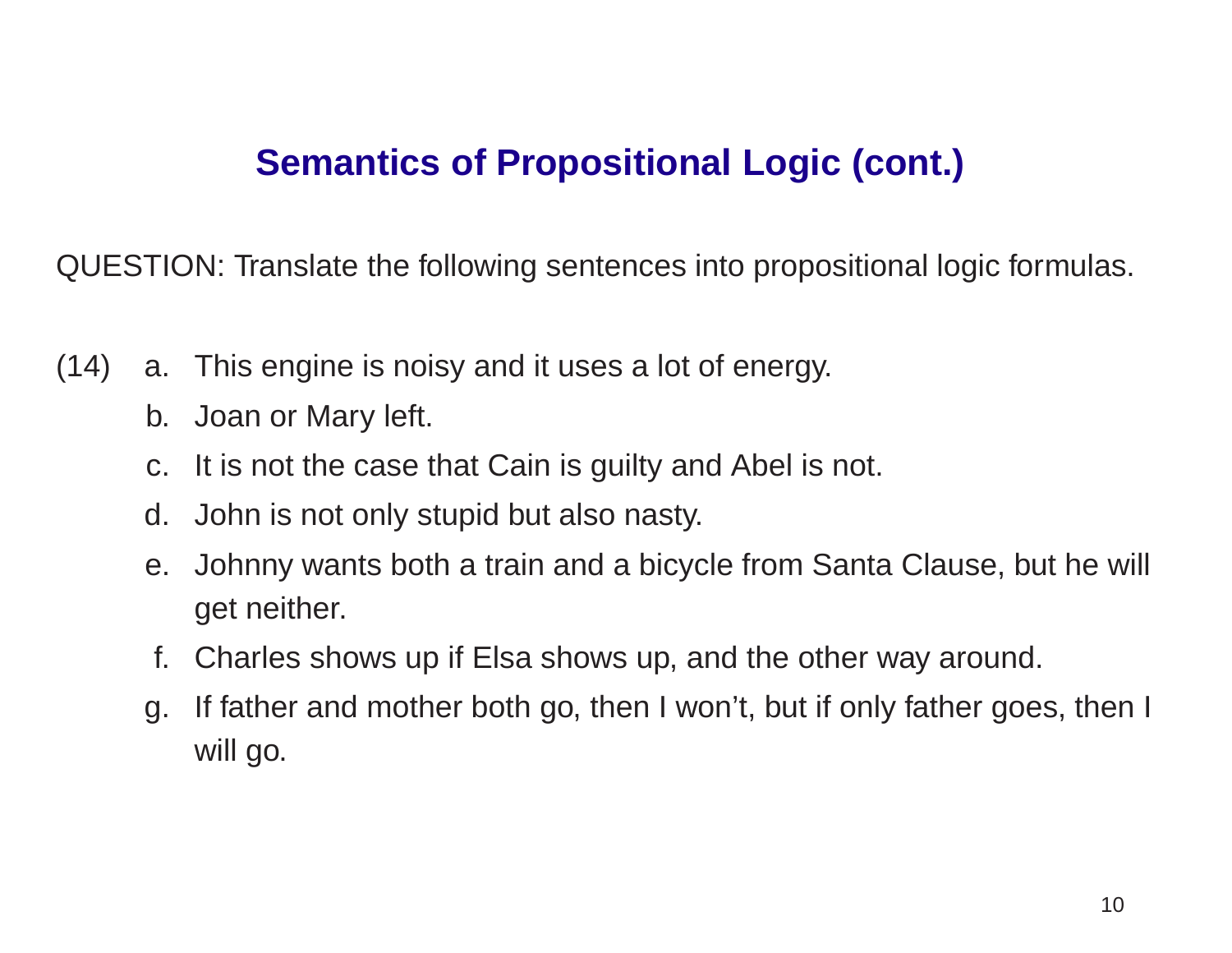#### **Deriving the Semantic Value of <sup>a</sup> Complex Formula Compositionally**

(15) If Peter and Susan leave, I will be upset.

KEY:  $p =$  Peter leaves;  $q =$  Susan leaves;  $r =$  I will be upset.



QUESTION: Draw the syntactic tree and do the compositional semantic interpretation of the following sentence.

(16) It is not the case that I will be upset if you don't show up.

KEY:  $p =$  I will be upset;  $q = \text{\small You show up}.$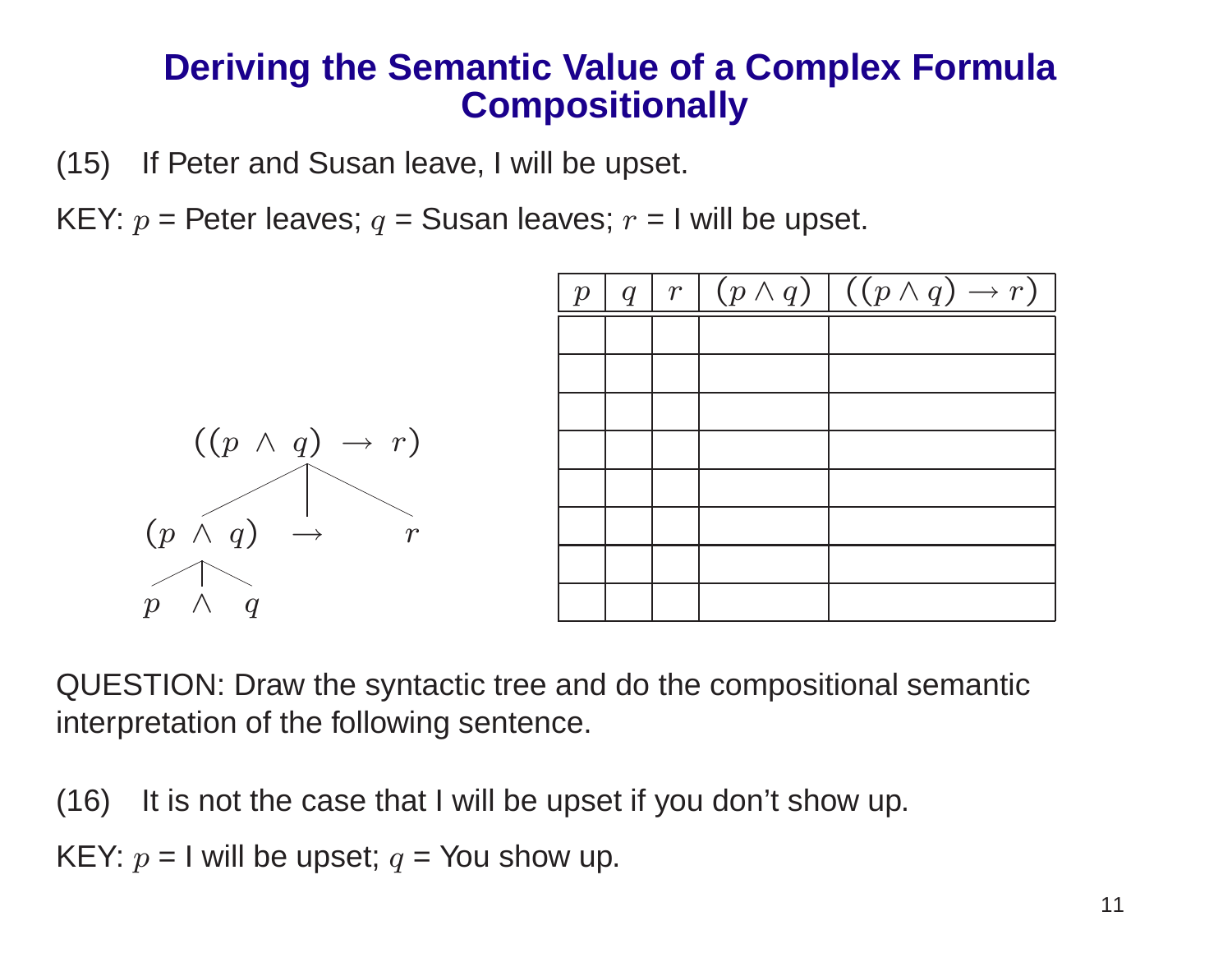## **Tautologies**

- A formula is <sup>a</sup> TAUTOLOGY iff it is true under any possible assignment of truth values,  $[\![\ ]\!]^V$ .
- A formula is a TAUTOLOGY iff the final column in its truth table contains nothing but 1's.

Some examples:

 $(p \vee \neg p)$  $(p \rightarrow p)$  $(p \rightarrow (q \rightarrow p))$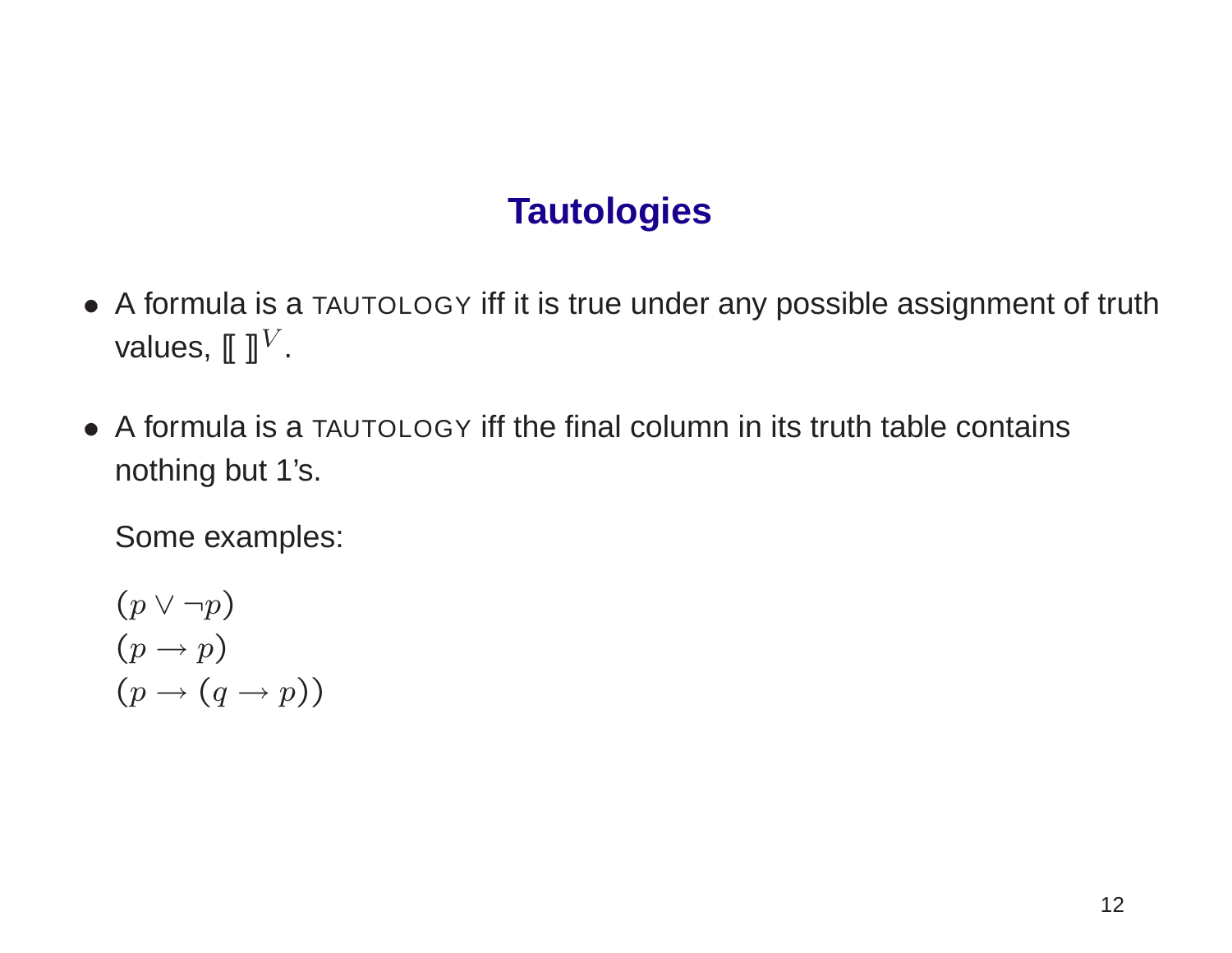#### **Contradictions**

- A formula is a CONTRADICTION iff it is false under any  $\llbracket \; \rrbracket^V$ .
- A formula is a CONTRADICTION iff the final column in its truth table contains nothing but 0's.

Some examples:

$$
\neg (p \lor \neg p)
$$
  
\n
$$
(p \land \neg p)
$$
  
\n
$$
\neg ((p \lor q) \leftrightarrow (q \lor p))
$$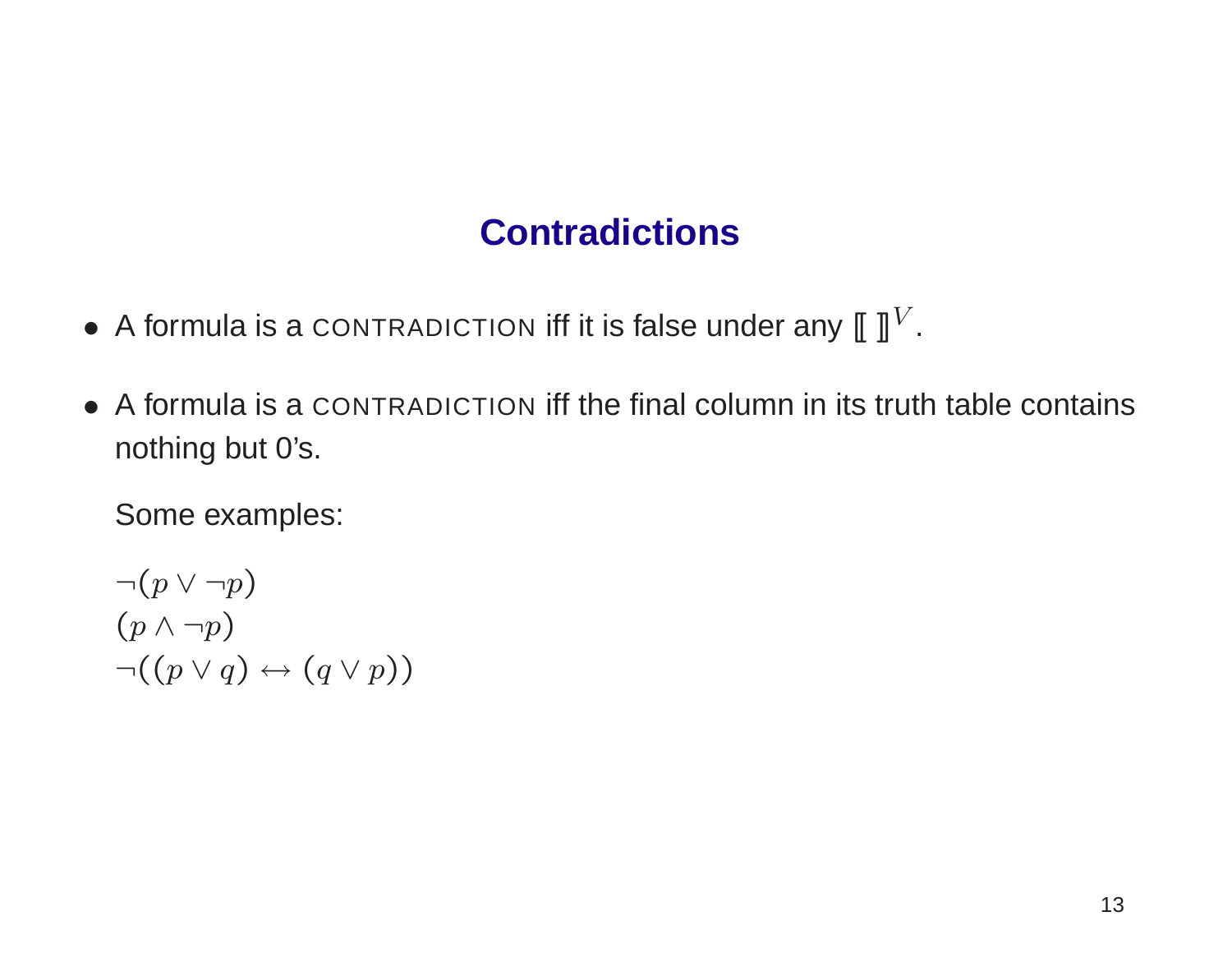## **Contingencies**

- A formula is CONTINGENT iff it is true under some  $\llbracket \; \rrbracket^V$  and false under some other  $[[ \; ]]^{V'}$ .
- A formula is CONTINGENT iff the final column in its truth table has both 1's and 0's.

Some examples:

$$
p
$$
  
(p \lor p)  
(p \lor q) \to q  
(p \to q) \to p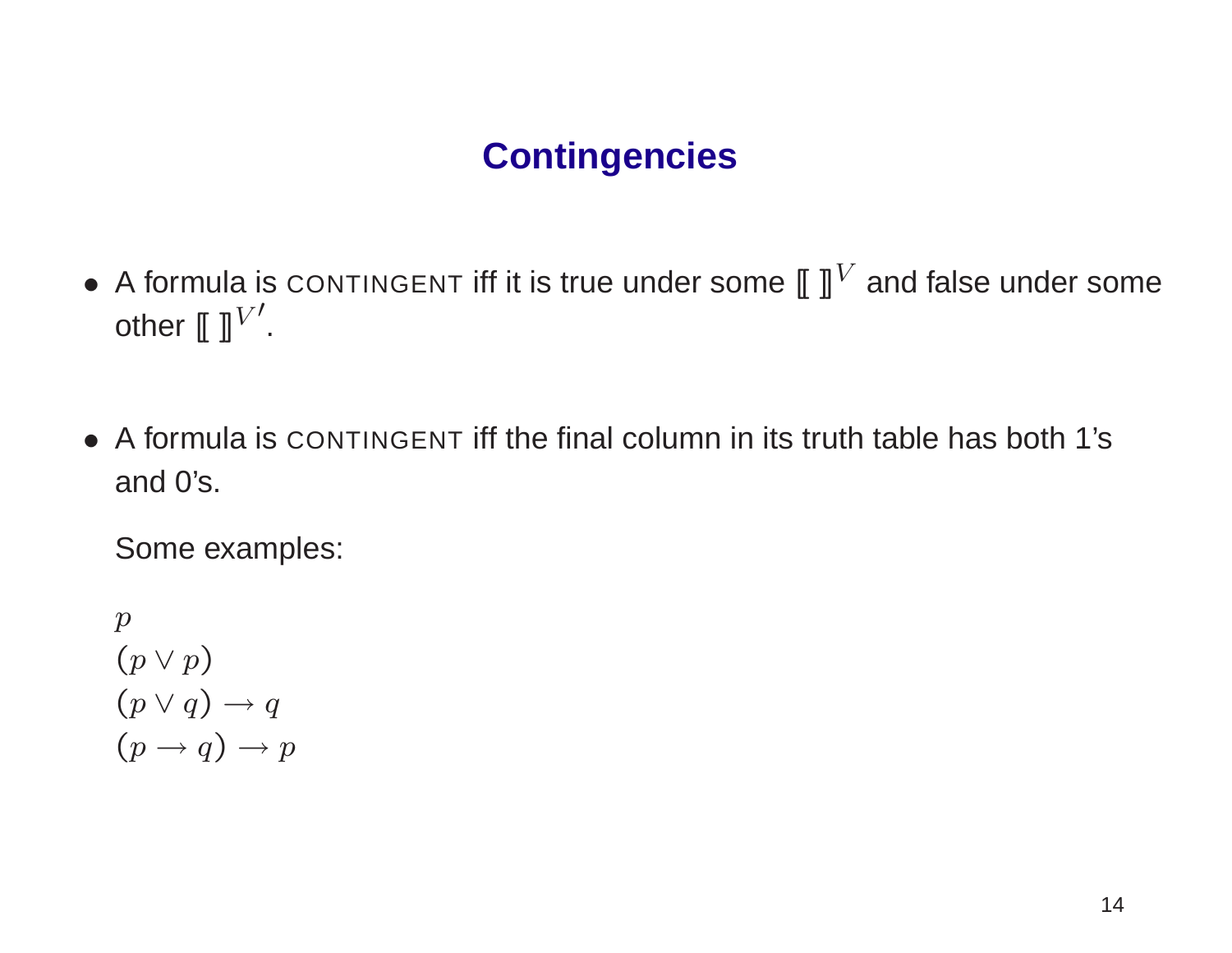## **Logical Equivalence**

•  $\phi$  and  $\psi$  are logically equivalent iff for every  $\llbracket \; \rrbracket^V$ ,  $\llbracket \phi \rrbracket^V = \llbracket \psi \rrbracket^V$ 

 $\phi$  and  $\psi$  are logically equivalent iff  $\phi \leftrightarrow \psi$  is a tautology.

Notation:  $\phi \Leftrightarrow \psi$ 

• Some logical equivalences

| Idempotent               | $(\phi \vee \phi) \Leftrightarrow \phi$ , $(\phi \wedge \phi) \Leftrightarrow \phi$                                                     |
|--------------------------|-----------------------------------------------------------------------------------------------------------------------------------------|
| Commutative              | $(\phi \vee \psi) \Leftrightarrow (\psi \vee \phi), (\phi \wedge \psi) \Leftrightarrow (\psi \wedge \phi)$                              |
| Complement               | $\neg\neg \phi \Leftrightarrow \phi, (\phi \vee \neg \phi) \Leftrightarrow T, (\phi \wedge \neg \phi) \Leftrightarrow F$                |
| <b>Identity</b>          | $(\phi \vee F) \Leftrightarrow \phi$ , $(\phi \vee T) \Leftrightarrow \overline{T}$                                                     |
|                          | $(\phi \wedge F) \Leftrightarrow F, (\phi \wedge T) \Leftrightarrow \phi$                                                               |
| Associative              | $(\phi \vee (\psi \vee \chi)) \Leftrightarrow (\phi \vee \psi) \vee \chi)$                                                              |
|                          | $(\phi \wedge (\psi \wedge \chi)) \Leftrightarrow (\phi \wedge \psi) \wedge \chi)$                                                      |
| De Morgan's Law          | $\neg(\phi \vee \psi) \Leftrightarrow (\neg \phi \wedge \neg \psi), \neg (\phi \wedge \psi) \Leftrightarrow (\neg \phi \vee \neg \psi)$ |
| Contraposition           | $(\phi \rightarrow \psi) \Leftrightarrow (\neg \psi \rightarrow \neg \phi)$                                                             |
| <b>Conditional Law</b>   | $(\phi \rightarrow \psi) \Leftrightarrow (\neg \phi \vee \psi)$                                                                         |
| <b>Biconditional Law</b> | $(\phi \leftrightarrow \psi) \Leftrightarrow ((\phi \rightarrow \psi) \land (\psi \rightarrow \phi))$                                   |
| <b>Distributive Law</b>  | $(\phi \vee (\psi \wedge \chi)) \Leftrightarrow ((\phi \vee \psi) \wedge (\phi \vee \chi))$                                             |
|                          | $(\phi \wedge (\psi \vee \chi)) \Leftrightarrow ((\phi \wedge \psi) \vee (\phi \wedge \chi))$                                           |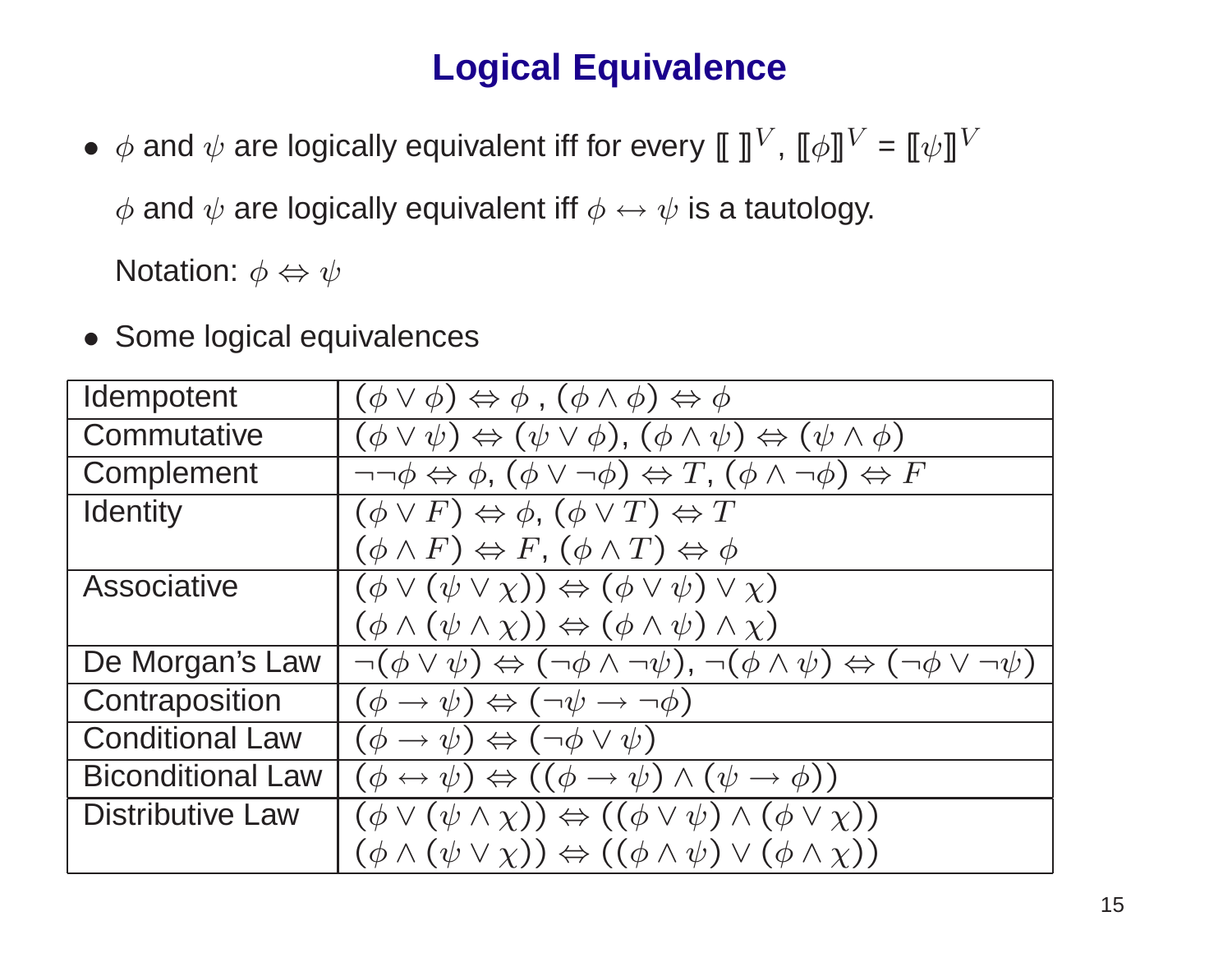## **Logical Equivalence**

• Reducing Boolean operations

Because of these logical equivalences, we can express all Boolean operations in terms of the conjunction and negation operations, or in terms of the disjunction and negation operations.